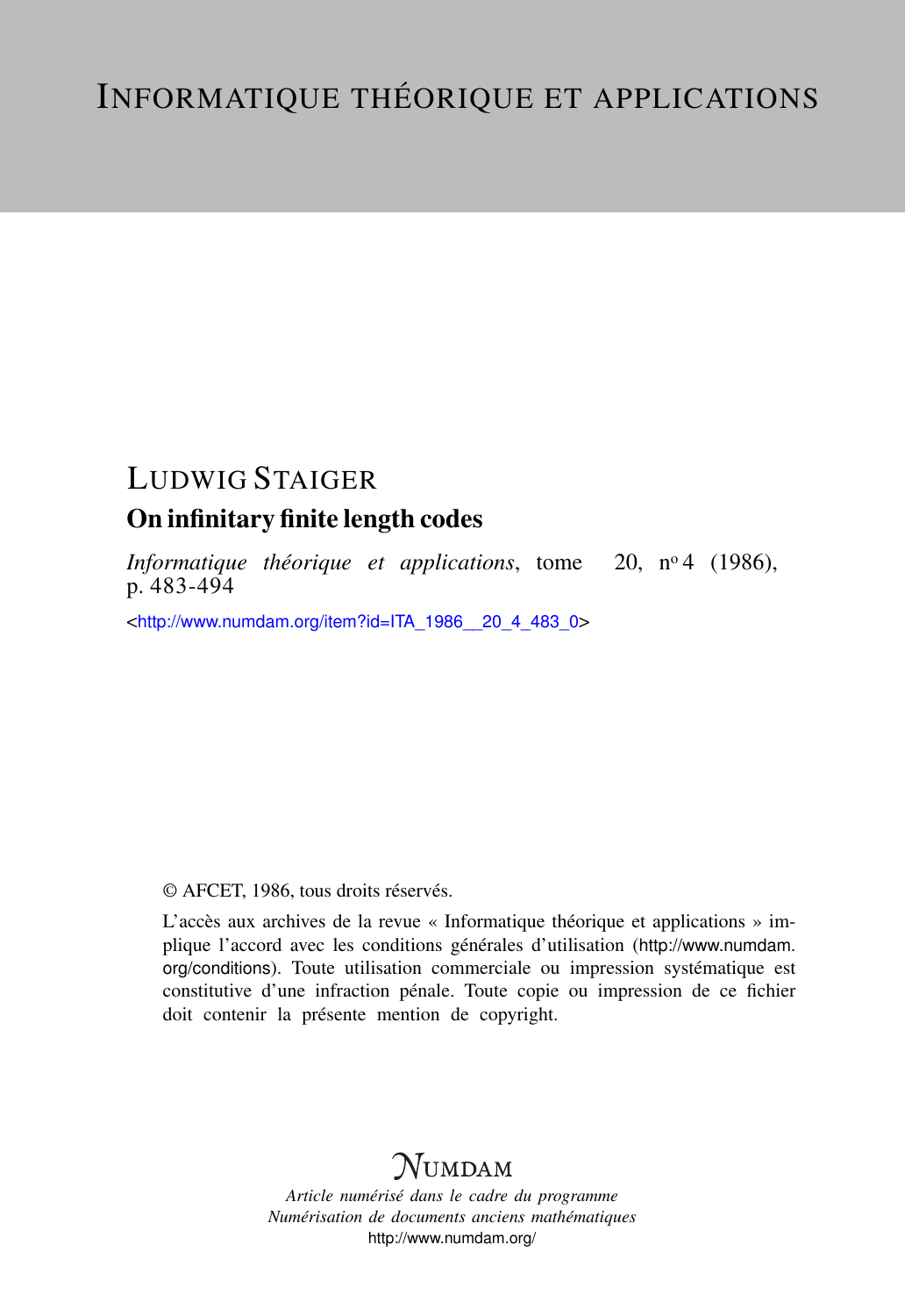Informatique théorique et Applications/Theoretical Informaties and Applications (vol. 20, n° 4, 1986, p. 483 à 494)

## **ON INFINITARY FINITE LENGTH CODES (•)**

by Ludwig Staiger  $(1)$ 

Communicated by J. BERSTEL

Abstract. - *For a code CcX\* the following four conditions are considered:*

(*i)* for all words u, v, in  $\overline{X}^*$  and for every word w in  $C^*$ , wu, uv, vu in  $C^*$  imply u, v in  $C^*$ .

*(ii) every one- sided infinité product of words of C is unambiguous.*

(iii) C has finite decoding delay.

*(iv) C has bounded decoding delay.*

*lt is shown that in general (iv)*  $\rightarrow$  *(iii)*  $\rightarrow$  *(ii)*  $\rightarrow$  *(i), and the reverse implications are not true; whereas in the case of regular codes C we have (i)*  $\rightarrow$  *(ii)* and *(iii)*  $\rightarrow$  *(iv)* but not *(ii)*  $\rightarrow$  *(iii)...* 

Résumé. *- On démontre que pour un code rationnel X, les conditions suivantes sont équivalentes: (i) tout produit infini à droite de mots de X est non ambigu.*

*(ii) pour tout mot u, v de A\* et pour tout mot x de X\*, xu, uv, vu dans X\* entraîne u, v dans X\*;*

*(iii) X a un délai de déchiffrage borné.*

## **0. INTRODUCTION**

Let  $X \supseteq \{0, 1\}$  be a finite alphabet and  $X^*$  be the free monoid generated by X. The elements of  $X^*$  will be called words, and the unit element  $e \in X^*$  is called the empty word. A subset  $C \subseteq X^*$  is referred to as a code iff every word  $w \in X^*$  admits at most one factorization as a product of elements of C, 1. e. *w* is uniquely decipherable.

In this paper we study a class of codes *C* which satisfy the stronger property that the equality

$$
w_1 \cdot w_2 \cdot \ldots = v_1 \cdot v_2 \cdot \ldots \tag{1}
$$

<sup>(\*)</sup> Received November 1985, revised in April 1986

*<sup>(</sup> x )* ZKJ der AdW/D.D.R.-1086 Berlin/PSF 1298, R.D.A., Allemagne de l'Est.

Informatique théorique et Applications/Theoretical Informaties and Applications 0296-1598 86/04 483 12/\$3.20/© Gauthier-Villars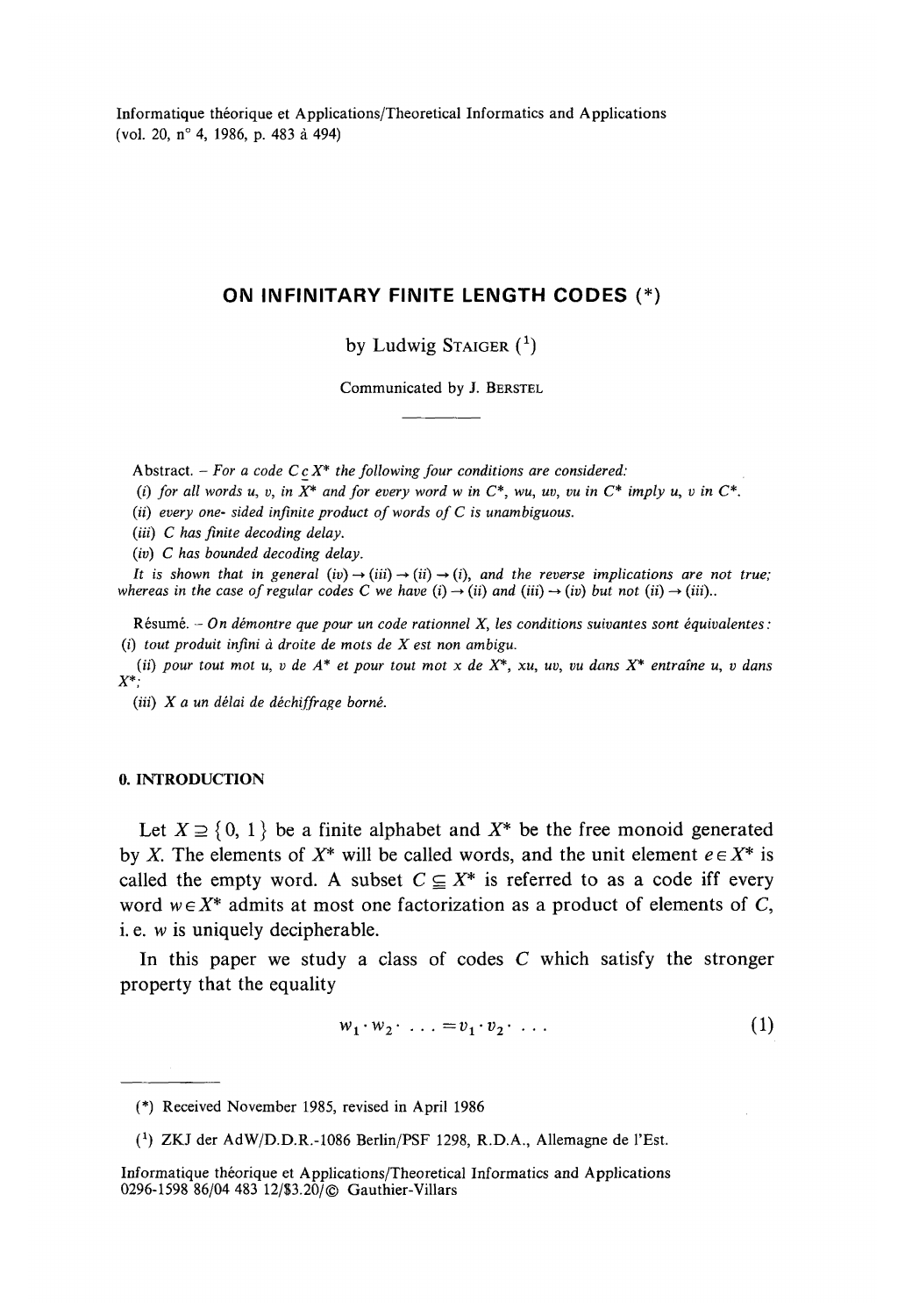of the (one-sided) infinite products where  $w_i$ ,  $v_i \in C$  implies that

$$
w_i = v_i \quad \text{for all } i \in N.
$$

We call those codes infinitary finite length codes (ifl-codes); infinitary according to the product  $L$  in (1) and finite length according to the condition  $C \subseteq X^*$ . A completely different kind of infinitary codes has been considered in  $[D3]$  (*cf.* also  $[D1, 2]$ ), where  $\omega$ -words are admitted as codewords, i.e.  $C \subseteq X^* \cup X^{\omega}$  ( $X^{\omega}$  being the set of all semiinfinite words  $x_1x_2...$  on X) but only finite products are considered.

In the case of finite codes it is known that ifl-codes are exactly the codes having finite decipherability delay [L, Se], but for infinité ifl-codes only little is known. In this paper we show that the classes of ifl-codes having bounded, or finite, or infinité decoding delay are pairwise distinct. Moreover, we show that ifl-codes are weakly prefix codes *(cf.* [C2]) but the converse does not hold for arbitrary codes. However, it appears that in the case of regular codes the notions of bounded and finite decoding delay as well as ifl-code and weakly prefix code coincide. Since ifl-codes are defined via the infinité product property Equation (1), their study requires not only a considération of the free monoid

$$
C^* =_{df} \{ w_1 \cdot w_2 \cdot \ldots \cdot w_n : w_i \in C \land n \in N \}
$$

generated by  $C$  (cf. [Sh]) but also of the  $\omega$ -power

$$
C^{\omega} =_{df} \{ w_1 \cdot w_2 \cdot \ldots \cdot w_i \in C \setminus \{ e \} \} \subseteq X^{\omega}.
$$

This brings into the play specific results of the theory of  $\omega$ -languages and topological methods developed there *(cf.* [S 2, LS, W and S 3]).

#### **1. IFL-CODES AND WEAKLY PREFIX CODES**

As in [C2] we call a code C weakly prefix provided for all  $w \in C^*$ ,  $u, v \in X^*$ the condition  $w \cdot u$ ,  $u \cdot v$ ,  $v \cdot u \in C^*$  implies  $u, v \in C^*$ . We obtain our first result.

LEMMA 1. — *Every ifl-code is weakly prefix.*

Proof: Let C be a code not weakly prefix. Then there are a  $w \in C^*$  and nonempty words  $u, v \in X^*$  such that  $w \cdot u, u \cdot v, v \cdot u \in C^*$ .

Hence  $(w \cdot u) \cdot (v \cdot u) \cdot (v \cdot u) \cdot ...$  and  $w \cdot (u \cdot v) \cdot (u \cdot v) \cdot ...$  are two distinct (infinite) factorizations of the same  $\omega$ -word, which implies that C is not an ifl-code.  $\Box$ 

Informatique théorique et Applications/Theoretical Informaties and Applications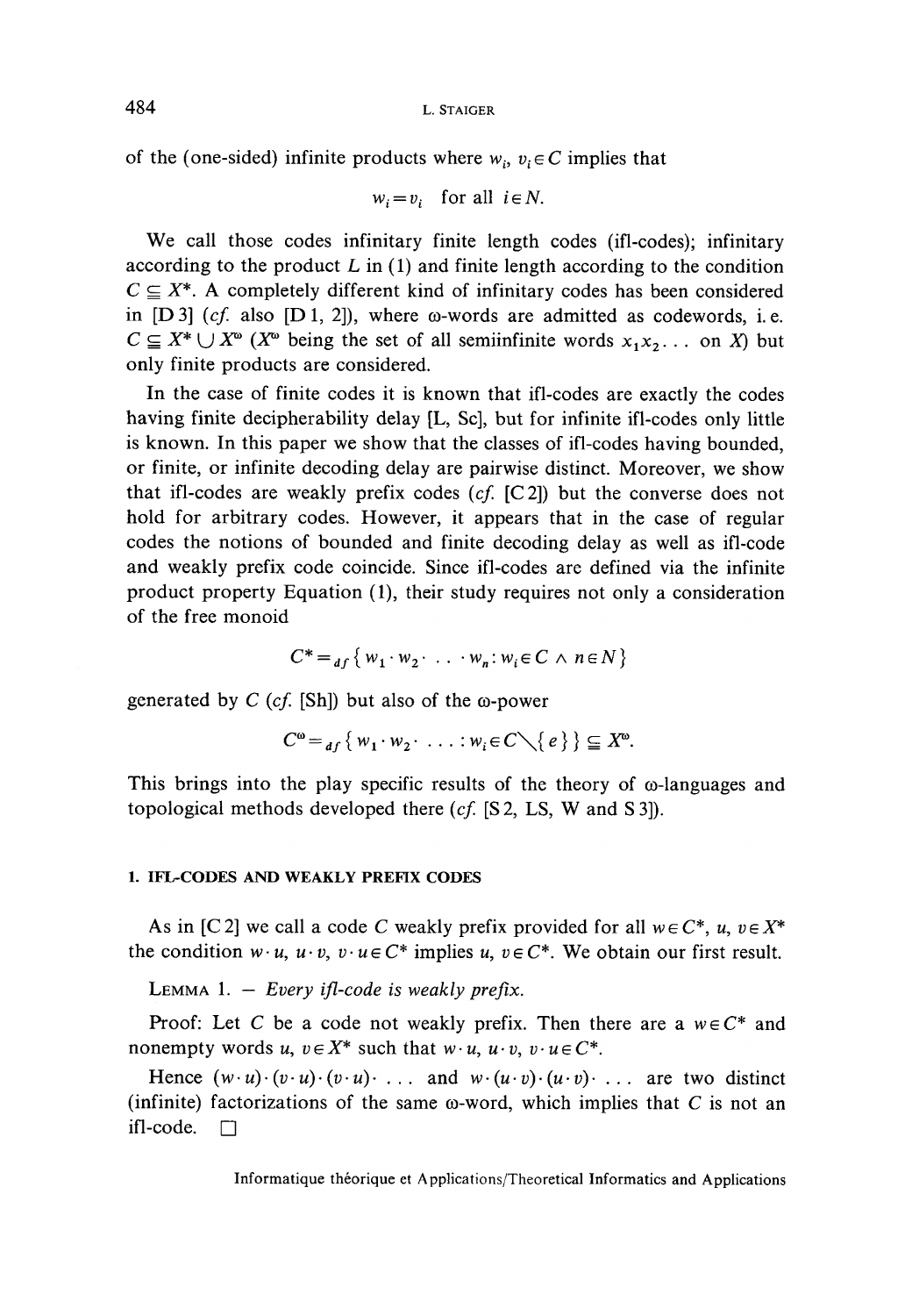To show that the converse ist not true we dérive the following example.

*Example* 1:  $C_1 =_{df} \{ 1 \} \cup \{ 0^i 10^{i+1} 1 : i \geq 1 \}$ 

One easily observes that  $\beta =_{df} 1010^2 10^3 1$ ... is the unique  $\omega$ -word having two distinct factorizations in  $C_1$ . Since  $\beta$  is not ultimately periodic,  $C_1$  is weakly prefix, but, clearly,  $C_1$  is not an ifl-code.  $\square$ 

Moreover, since every word  $w \in C$  takes part in one of the factorizations of  $\beta$ , any proper subcode of  $C_1$  is an ifl-code.

This verifies the following.

LEMMA 2: The set  $\mathbb{C}_{\text{if}} =_{df} \{C : C \subseteq X^* \setminus \{e\} \text{ and } C \text{ is an if } l\text{-code } \}$  is not *inductive.*

Proof: It suffices to consider a chain  $C'_0 \subseteq C'_1$ ...  $\subset C_1$  of proper subcodes of the  $C_1$  of Example 1 which satisfy  $\bigcup C_i = C_1$ .

Lemma 2 leads to the following open problem: Is there for any ifl-code C a maximal ifl-code C' *containing C* ?

**ie N**

Since Theorem 6 of [C2] shows that the set  $\mathbb{C}_{wp}$  of all weakly prefix codes  $C \subseteq X^* \setminus \{e\}$  is inductive, every weakly prefix code is contained in a maximal weakly code, and this theorem an our Lemma 2 exhibit a principal différence between weakly prefix and ifl-codes.

Finally, we mention a condition on  $C^{\omega}$  being equivalent to the property of C being an ifl-code.

To this end we introducé some notation. Let *wb* be the concaténation of  $w \in X^*$  and  $b \in X^* \cup X^{\omega}$ . This in an obvious way defines a product W.B of subsets  $W \subseteq X^*$  and  $B \subseteq X^* \cup X^*$ . For the sake of brevity we shall write *w*  $\cdot$  *B* and *W*  $\cdot$  *b* instead of  $\{w\}$   $\cdot$  *B* and *W*  $\cdot$   $\{b\}$ , as well as  $w^*$  instead of  $\{w\}^*$ .

LEMMA3: *A* subset  $C \subseteq X^*$  is an ifl-code iff w,  $v \in C$  and  $w \cdot C^{\omega} \cap v \cdot C^{\omega} \neq \emptyset$ *imply*  $w = v$ .

*Proof.* Clearly, the condition is necessary. Now, assume *C* to be not an ifl-code. Then there is a  $\beta \in C^{\infty}$  having two different representations as an infinité product, i. e.

$$
\beta = w_1 \cdot w_2 \cdot \ldots = v_1 \cdot v_2 \cdot \ldots
$$

where  $w_i, v_i$ and  $w_j \neq v_j$  for some  $j \in N$ .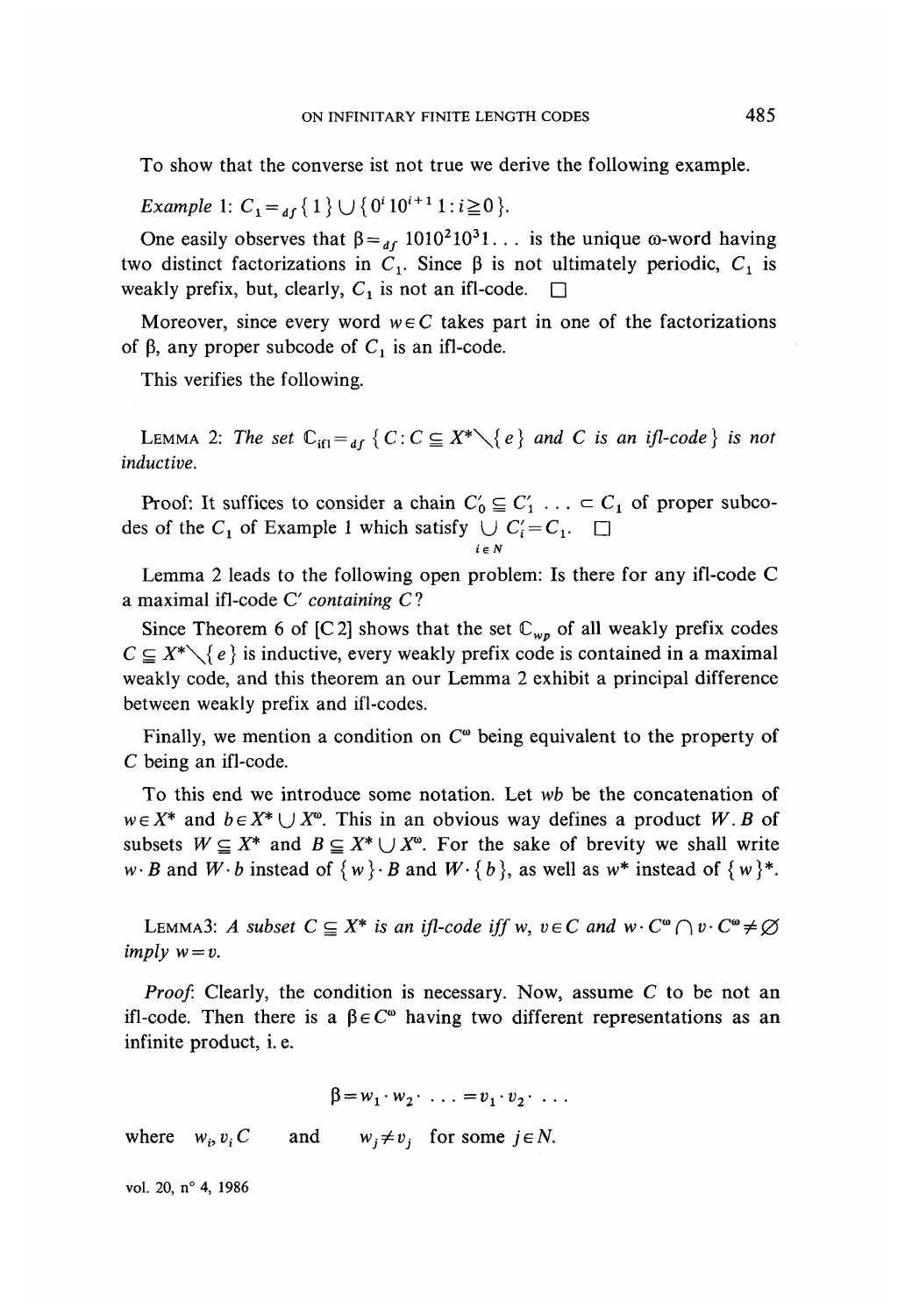Take the least such  $j \in N$  and consider

$$
\eta = w_j \cdot w_{j+1} \cdot \ldots = v_j \cdot v_{j+1} \cdot \ldots
$$

Obviously

$$
\eta \in w_j \colon C^{\omega} \cap v_j \colon C^{\omega} \qquad \text{where} \quad w_j \neq v_j. \quad \Box
$$

#### 2. DECODING DELAY

Well known is the concept of finite decipherability delay *(cf. [L,* Cl]). But since this delay is measured in letters of *X* as units, this concept would not be appropriate in the case of infinité codes, for they have codewords of arbitrarily large lengths.

Therefore, we introducé another concept as follows:

DÉFINITION: A code *C* is said to have finite decoding delay iff the following condition holds true:

$$
\wedge \vee \wedge \wedge \wedge \qquad (\mathbf{w} \cdot \mathbf{v} \sqsubseteq \beta \Rightarrow \beta \in \mathbf{w} \cdot \mathbf{C}^{\omega}) \tag{2}
$$

Here we abbreviate by  $u \sqsubset b$  the fact that  $u \in X^*$  is an initial word of  $b \in X^* \cup X^{\omega}$ , and  $C^m =_{df} \{ w_1 \cdot \ldots \cdot w_m : w_i \in C \}$  is the *m*-fold product of the set  $C \subseteq X^*$ .

The idea here is to measure the delay in units of codewords, i. e. we can be sure that the first factor of  $\beta \in C^{\omega}$  is w whenever we have an initial word  $w \cdot v$  of  $\beta$  being a product of  $m+1$  codewords (m depending on  $w \in C$ ).

If m is independent of the specific  $w \in C$  we obtain the following.

DÉFINITION: A code *C* is said to have a decoding delay of *m* units iff the following condition holds true

$$
\wedge \wedge \wedge \wedge \wedge \cdots \wedge \wedge \cdots \wedge \cdots \wedge \cdots \wedge \cdots \wedge \wedge \cdots \wedge \cdots \wedge \cdots \wedge \cdots \wedge \cdots \wedge \cdots \wedge \cdots \wedge \cdots \wedge \cdots \wedge \cdots \wedge \cdots \wedge \cdots \wedge \cdots \wedge \cdots \wedge \cdots \wedge \cdots \wedge \cdots \wedge \cdots \wedge \cdots \wedge \cdots \wedge \cdots \wedge \cdots \wedge \cdots \wedge \cdots \wedge \cdots \wedge \cdots \wedge \cdots \wedge \cdots \wedge \cdots \wedge \cdots \wedge \cdots \wedge \cdots \wedge \cdots \wedge \cdots \wedge \cdots \wedge \cdots \wedge \cdots \wedge \cdots \wedge \cdots \wedge \cdots \wedge \cdots \wedge \cdots \wedge \cdots \wedge \cdots \wedge \cdots \wedge \cdots \wedge \cdots \wedge \cdots \wedge \cdots \wedge \cdots \wedge \cdots \wedge \cdots \wedge \cdots \wedge \cdots \wedge \cdots \wedge \cdots \wedge \cdots \wedge \cdots \wedge \cdots \wedge \cdots \wedge \cdots \wedge \cdots \wedge \cdots \wedge \cdots \wedge \cdots \wedge \cdots \wedge \cdots \wedge \cdots \wedge \cdots \wedge \cdots \wedge \cdots \wedge \cdots \wedge \cdots \wedge \cdots \wedge \cdots \wedge \cdots \wedge \cdots \wedge \cdots \wedge \cdots \wedge \cdots \wedge \cdots \wedge \cdots \wedge \cdots \wedge \cdots \wedge \cdots \wedge \cdots \wedge \cdots \wedge \cdots \wedge \cdots \wedge \cdots \wedge \cdots \wedge \cdots \wedge \cdots \wedge \cdots \wedge \cdots \wedge \cdots \wedge \cdots \wedge \cdots \wedge \cdots \wedge \cdots \wedge \cdots \wedge \cdots \wedge \cdots \wedge \cdots \wedge \cdots \wedge \cdots \wedge \cdots \wedge \cdots \wedge \cdots \wedge \cdots \wedge \cdots \wedge \cdots \wedge \cdots \wedge \cdots \wedge \cdots \wedge \cdots \wedge \cdots \wedge \cdots \wedge \
$$

We say that *a* code C has bounded decoding delay provided *C* has a delay of *m* units for some  $m \in N$ .

Let  $\mathbb{C}_{fd}$ ,  $\mathbb{C}_{bd}$  and  $\mathbb{C}_m$  denote the sets of codes  $C \subseteq X^* \setminus \{e\}$  having finite, or bounded decoding delay, or a delay of m-units resp.

In particular,  $\mathbb{C}_0$  is the class of prefix codes.

Informatique théorique et Applications/Theoretical Informaties and Applications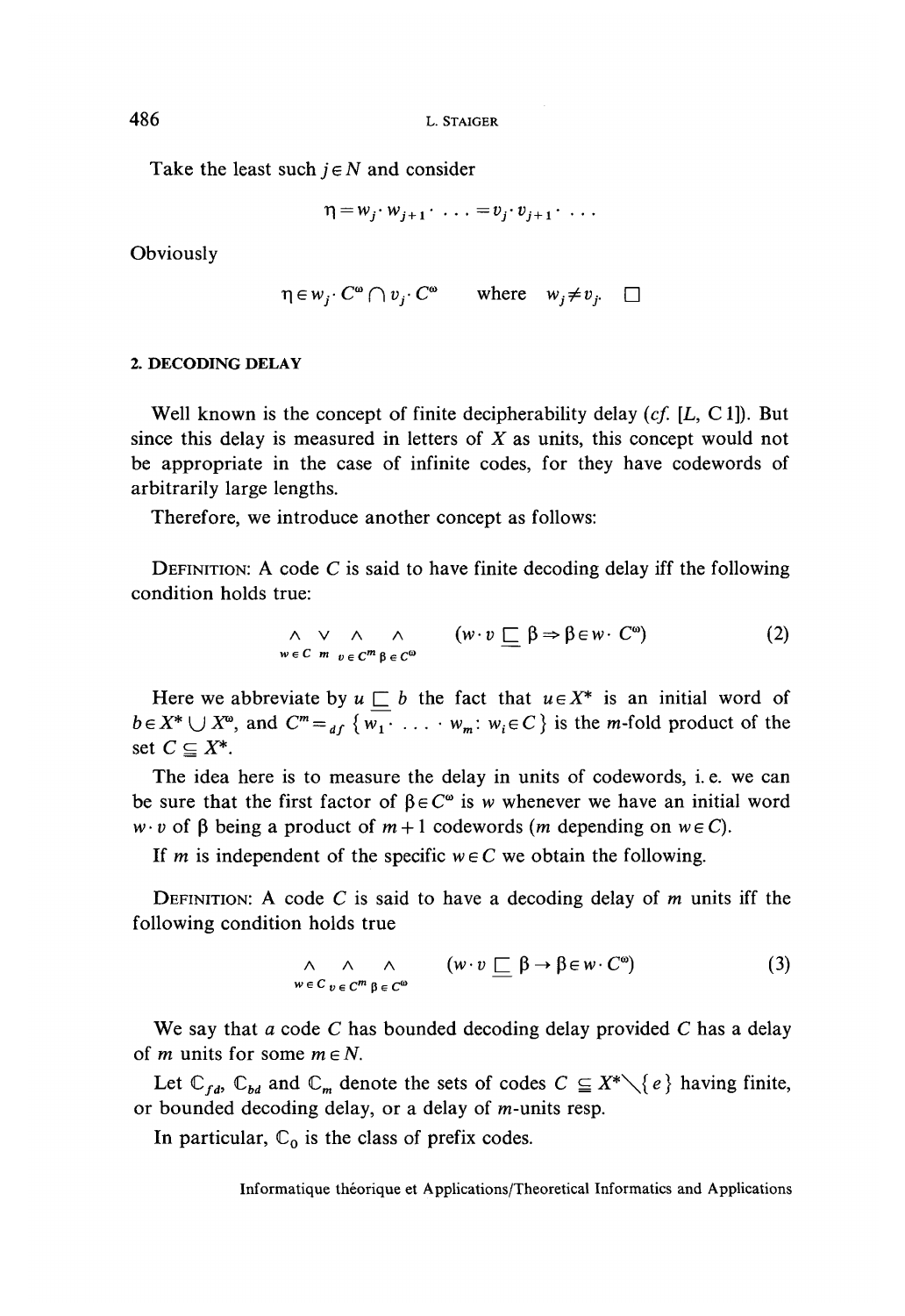**PROPERTIES 4:** (i) 
$$
\mathbb{C}_0 \subseteq \mathbb{C}_1 \subseteq \mathbb{C}_2 \subseteq \ldots \subseteq \mathbb{C}_{bd} = \bigcup_{m \in N} \mathbb{C}_m
$$

(ii)  $\mathbb{C}_{bd} \subseteq \mathbb{C}_{fd} \subseteq \mathbb{C}_{ifl}$ .

*Proof.* Lemma 3 ensures that  $\mathbb{C}_{fd} \subseteq \mathbb{C}_{if}$ , and the other inclusions are trivial.  $\Box$ 

We are not going to prove that the inclusions in (i) are all strong. To this end we refer to the case of finite codes with finite decipherability delay which is widely investigated *(cf.* [L, C2]). We confine to the inequalities of (ii). Before we are going to show that these inequalities are proper we need some auxiliary considérations.

Lemma 5: Let 
$$
C \subseteq X^*
$$
.  $C \in \mathbb{C}_{fd}$  iff it holds  
\n
$$
\wedge \vee \wedge \wedge \wedge \wedge \wedge \cdots \wedge \wedge \wedge \wedge \cdots \wedge \wedge \cdots \wedge \wedge \cdots \wedge \wedge \cdots \wedge \wedge \cdots \wedge \wedge \cdots \wedge \wedge \cdots \wedge \wedge \cdots \wedge \wedge \cdots \wedge \wedge \cdots \wedge \wedge \cdots \wedge \wedge \cdots \wedge \wedge \cdots \wedge \wedge \cdots \wedge \wedge \cdots \wedge \wedge \cdots \wedge \wedge \cdots \wedge \wedge \cdots \wedge \wedge \cdots \wedge \wedge \cdots \wedge \wedge \cdots \wedge \cdots \wedge \cdots \wedge \cdots \wedge \cdots \wedge \cdots \wedge \cdots \wedge \cdots \wedge \cdots \wedge \cdots \wedge \cdots \wedge \cdots \wedge \cdots \wedge \cdots \wedge \cdots \wedge \cdots \wedge \cdots \wedge \cdots \wedge \cdots \wedge \cdots \wedge \cdots \wedge \cdots \wedge \cdots \wedge \cdots \wedge \cdots \wedge \cdots \wedge \cdots \wedge \cdots \wedge \cdots \wedge \cdots \wedge \cdots \wedge \cdots \wedge \cdots \wedge \cdots \wedge \cdots \wedge \cdots \wedge \cdots \wedge \cdots \wedge \cdots \wedge \cdots \wedge \cdots \wedge \cdots \wedge \cdots \wedge \cdots \wedge \cdots \wedge \cdots \wedge \cdots \wedge \cdots \wedge \cdots \wedge \cdots \wedge \cdots \wedge \cdots \wedge \cdots \wedge \cdots \wedge \cdots \wedge \cdots \wedge \cdots \wedge \cdots \wedge \cdots \wedge \cdots \wedge \cdots \wedge \cdots \wedge \cdots \wedge \cdots \wedge \cdots \wedge \cdots \wedge \cdots \wedge \cdots \wedge \cdots \wedge \cdots \wedge \cdots \wedge \cdots \wedge \cdots \wedge \cdots \wedge \cdots \wedge \cdots \wedge \cdots \wedge \cdots \wedge \cdots \wedge \cdots \wedge \cdots \wedge \cdots \wedge \cdots \wedge \cdots \wedge \cdots \
$$

*Proof:* Let  $C \in \mathbb{C}_{fd}$  and  $w \in C$ . Choose *m* depending on *w* according to Equation (2), and let  $v \in C^m$ ,  $w' \in C$  and  $u \in C^*$  be such that  $w \cdot v \subseteq w' \cdot u$ . Then for every  $\eta \in C^{\omega}$  we have  $\beta = w' \cdot u \cdot \eta \in C^{\omega}$  and  $w \cdot v \sqsubseteq \beta$ .

Consequently,  $\beta \in w \cdot C^{\omega}$ , and since *C* is also an ifl-code, we have  $w = w'$ .

Conversely, let *C* satisfy Equation (4) and let *weC.* Again, choose *m* depending on w according to Equation (4), and let  $v \in C^m$  and  $\beta \in C^{\omega}$  be such that  $w \cdot v \subseteq \beta$ . Since  $\beta \in C^{\infty}$ , there are  $w' \in C$ ,  $u \in C^*$  and  $\eta \in C^{\infty}$  such that  $\beta = w' \cdot u$  and  $w \cdot v \square w' \cdot u$ . Now Equation (4) implies  $w' = w$ , i. e.  $\beta \in w \cdot C^{\omega}$ .  $\Box$ 

The same proof works in the case of codes having bounded decoding delay i. e. the following lemma is also true.

LEMMA 6: Let  $C \subseteq X^*$ .  $C \in \mathbb{C}_m$  iff it holds

$$
\wedge \wedge \wedge \wedge \qquad (wv \sqsubseteq w'u \to w = w').
$$
  

$$
w, w' \in C \, v \in C^m u \in C^*
$$

These characterizations of the classes  $\mathbb{C}_{fd}$  and  $\mathbb{C}_m$ , or  $\mathbb{C}_{bd}$  resp. give rise to the following characterizations of  $C^{\omega}$ .

Let  $C \in \mathbb{C}_{fa}$ . To every  $w \in C$  define  $m(w) \ge 1$  as one value satisfying Equation (4) for w. Extend the function *m* to  $C^*$  via  $m (wv) = a_f m (w) + m (v)$ .

Now we define

$$
C_i =_{df} \bigcup_{u \in C^i} u \cdot C^{m(u)} \tag{6}
$$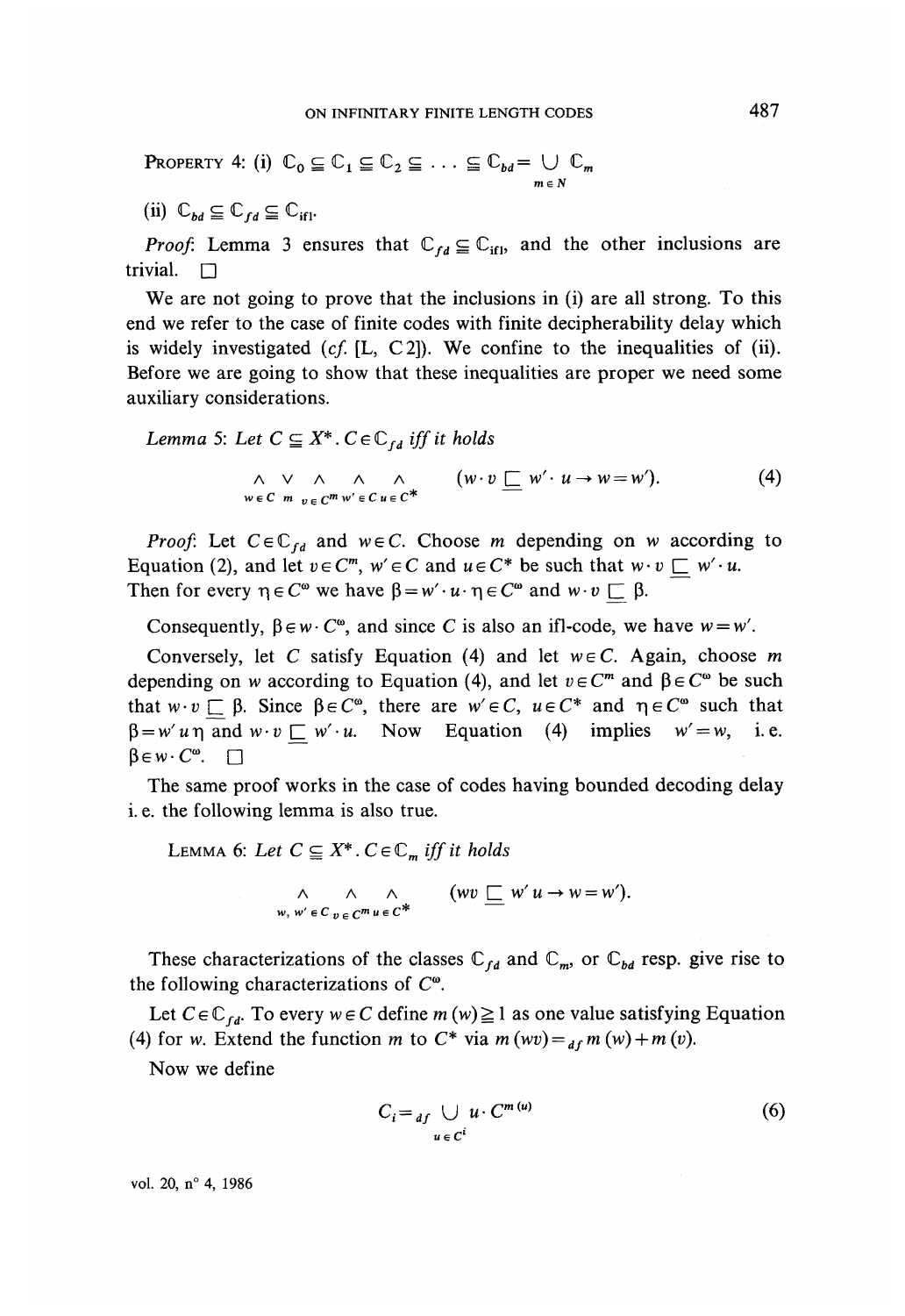By definition, we have

$$
C^{\omega} \subseteqq C_i \cdot X^{\omega} \subseteqq C_{i-1} \cdot X^{\omega},
$$

and since  $m(w) \ge 1$  for  $w \in C$ ,

$$
C_i \cdot X^{\omega} \subseteq C \cdot C_{i-1} \cdot X^{\omega}
$$

Let  $\beta \in \bigcap C_i \cdot X^{\omega}$ . Then  $\beta \in C_1 \cdot X^{\omega}$ . Hence,  $w \cdot v \sqsubset \beta$  where  $w \in C$ and  $i \in N$ 

Let  $i$ and  $w \cdot v \sqsubset w_1 \cdot \ldots \cdot w_i$  where  $w_i \in C$ . Then Equation (4) implies  $w_1 = w$ .

Consequently, every  $v' \in C_i$ ,  $i > |w \cdot v|$  satisfying  $v' \sqsubset \beta$  has as its first factor the word w, and we obtain from Equations (8) and  $\overline{(7)}$  that

$$
\beta \in \bigcap_{i \in N} w \cdot C_{i-1} \cdot X^{\omega} = w \cdot \bigcap_{i \in N} C_{i-1} \cdot X^{\omega}.
$$

This shows, that  $C \in \mathbb{C}_{fd}$  implies

$$
\bigcap_{i \in N} C_i \cdot X^{\omega} \subseteq C \cdot \bigcap_{i \in N} C_i \cdot X^{\omega}.
$$

Applying the following property *(cf.* [S 1, LS]):

$$
F \subseteq X^{\omega}, \qquad L \subseteq X^* \setminus \{e\} \quad \text{and} \quad F \subseteq L \cdot F \text{ imply } F \subseteq L^{\omega}, \tag{9}
$$

we obtain together with Equation (7) the following.

THEOREM 7: If  $C \in \mathbb{C}_{fd}$ *, then* 

$$
C^{\omega} = \bigcap_{i \in N} C_i \cdot X^{\omega}.
$$
 (10)

The above construction also applies to codes having a bounded decoding delay. In that case we can choose  $m(w) = m$  for all  $w \in C$  and a suitable  $m \in N$ . Hence  $C_i$  becomes  $C^{i+(m+1)}$ , and we get the following theorem.

THEOREM 8: If  $C \in \mathbb{C}_{bd}$ *, then* 

$$
C^{\omega} = \bigcap_{i \in N} C^{i} \cdot X^{\omega}.
$$
 (11)

*Remark:* It was widely believed *(cf.* [S 1, BN, DK]) and utilized in [BN, Property 2 (3)] that Equation (11) holds true for all  $e$ -free languages

Informatique théorique et Applications/Theoretical Informatics and Applications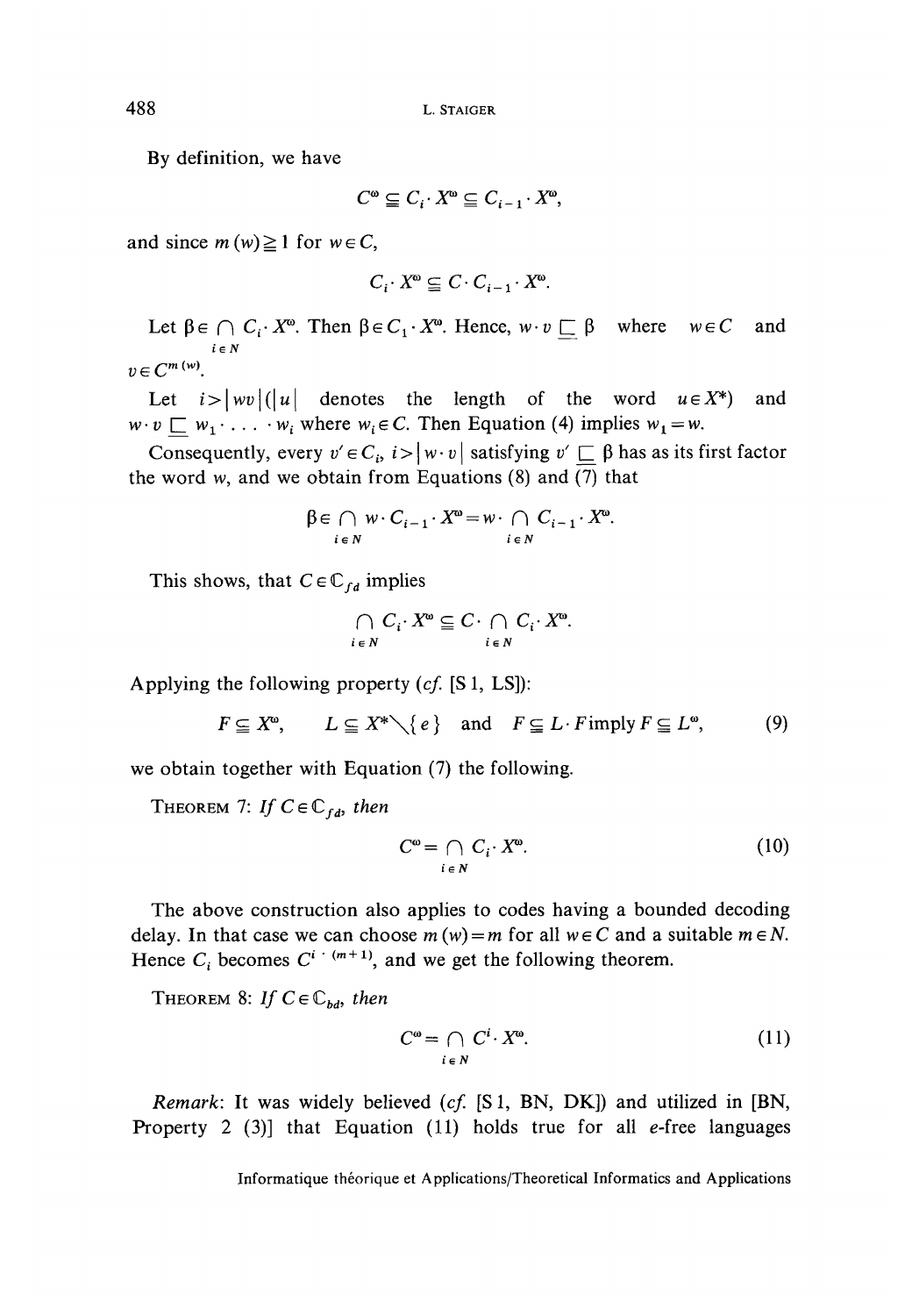$L \subseteq X^* \setminus \{e\}$ . In the following section we shall show that this is not true even for regular ifl-codes. Moreover, we shall use the above properties of  $\mathbb{C}_{fd}$  and  $\mathbb{C}_{bd}$  to prove that the inclusions in Property 4 (ii) are all proper.

#### **3. TOPOLOGICAL RESULTS**

We regard in  $X^{\omega}$  the product topology which is induced by the basis  $(w \cdot X^{\omega})_{w \in X^*}.$ 

Consequently, a set  $E \subseteq X^{\omega}$  is open if and only if there is a language  $L \subseteq X^*$  such that  $E = L \cdot X^*$ . The collection of denumerable intersections of open subsets of  $X^{\omega}$  is known as the family of  $G_{\delta}$ -subsets of  $X^{\omega}$ . The following characterization of  $G_8$ -subsets by languages is due to Davis [Da].

For  $L \subseteq X^*$  we denote by  $L^{\delta}$  the  $\delta$ -limit of the language L where

$$
L =_{df} \{ \beta : \beta \in X^{\omega} \text{ and } u \sqsubseteq \beta \text{ for infinitely many } u \in L \}. \tag{12}
$$

LEMMA 9:  $F \subseteq X^{\omega}$  is a  $G_{\alpha}$ -set iff

$$
F = L^{\delta} \quad \text{for some } L \subseteq X^*.
$$

Above, in Theorem 7 we have shown, that for ail codes *C* having finite decoding delay the set

$$
C = \bigcap_{i \in N} C_i \cdot X^{\omega}
$$

is a  $G<sub>5</sub>$ -set.

As a first example, we shall show that there is a regular ifl-code  $C_2$  such that  $C_2$  is not a  $G_8$ -set. Hence  $C_2 \notin C_{fd}$ . This example was first obtained (but not published) by K. Wagner who constructed it utilizing his DA-reducibility of  $\omega$ -languages [W].

*Example 2:* The set  $C_2 =$   $_{df}$  {0,10}  $\cup$  {01,02}<sup>\*</sup> · 020 is an ifl-code, but  $C_2^{\omega}$  $=(\{01,02\}^*\cdot 0\cup \{10\})^{\omega}$  is not a  $G_{\delta}$ -set. The latter fact is proved in [S 3].

That  $C_2$  is an ifl-code may be verified directly or via the procedure indicated by Properties 11 and 12 and Lemma 15 below.  $\square$ 

The next example (first obtained by K. Wagner and G. Wechsung, but up to now unpublished) shows that  $\mathbb{C}_{bd} \subset \mathbb{C}_{fd}$ .

*Example* 3: *Lt*  $C_3 =$  *d*<sub>*f*</sub> {  $w_1, w_2, ...$  } where

$$
w_1 =_{df} 1
$$
 and  $w_{i+1} =_{df} w_i^i \cdot 0^i 1$ .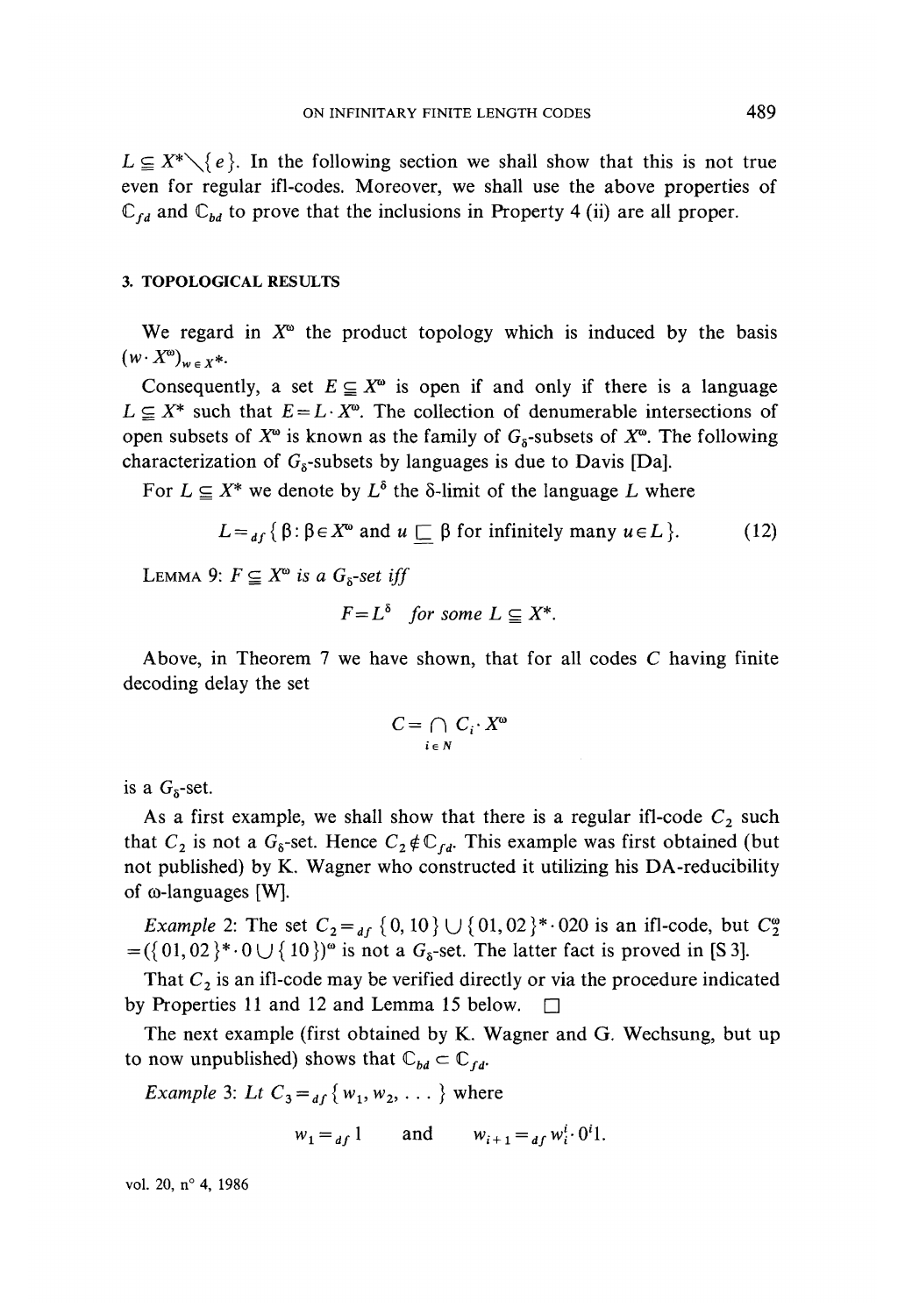This code has finite delay (take e. g.  $m(w_i) = \frac{d}{dx} |w_{i+1}|$ ).

On the other hand, for  $\beta$  with  $\{\beta\} = C_3^{\delta}$  we have  $\beta \notin C_3^{\circ}$  and  $w_{i+1} \square \beta$  for all *i*. Hence  $w_i^i \sqsubset \beta$  for all  $i \in N$ .

Consequently,  $\beta \in \bigcap C_3^i \cdot X^{\omega}$ , and  $C_3 \notin \mathbb{C}_{bd}$ .  $\square$ 

We ask now whether the statements of the Theorems 7 and 8 are reversible. To this end we recall some connections between the  $\omega$ -power and the  $\delta$ -limit from[S2, 3].

Let  $L \subseteq X^* \setminus \{e\}$ .

$$
L \subseteq \bigcap_{i \in N} L^i \cdot X^{\omega} \subseteq (L^*)^{\delta} = L^{\omega} \cup L^* \cdot L^{\delta}.
$$
 (13)

This yields:

$$
L^{\omega} = (L^*)^{\delta} \quad \text{iff} \quad L^{\omega} \supseteq L^{\delta}.
$$
 (14)

*Example* 4: Let  $C_4 =_{df} \{ 010, 20 \} \cup 2(001)^*$ *Then*  $C_4^6 = \{20(010)(010) \dots \} \subseteq C_4^6$ . Hence

$$
C_4^{\omega} = \bigcap_{i \in N} C_4^i \cdot X^{\omega} = (C_4^*)^{\delta}.
$$

but  $C_4 \in \mathbb{C}_{\text{if}} \setminus \mathbb{C}_{\text{fd}}$ , since

$$
20(010)^{i} \sqsubset 2 \cdot (001)^{i+1}.
$$

That  $C_4$  is an ifl-code may be verified directly or as described in Example 2.  $\square$ 

From Equation (13) it follows that for prefix codes *C* (they satisfy e. g.  $C^{\delta} = \varnothing$ ) we have

$$
C^{\omega} = \bigcap_{i \in N} C_i^i \cdot X^{\omega} = (C^*)^{\delta},
$$

but already in the case  $C \in \mathbb{C}_1$  we may have  $C^{\omega} \neq (C^*)^{\delta}$ , as the code  $C_5 = 1 \cdot 0^*$ shows.

Informatique théorique et Applications/Theoretical Informaties and Applications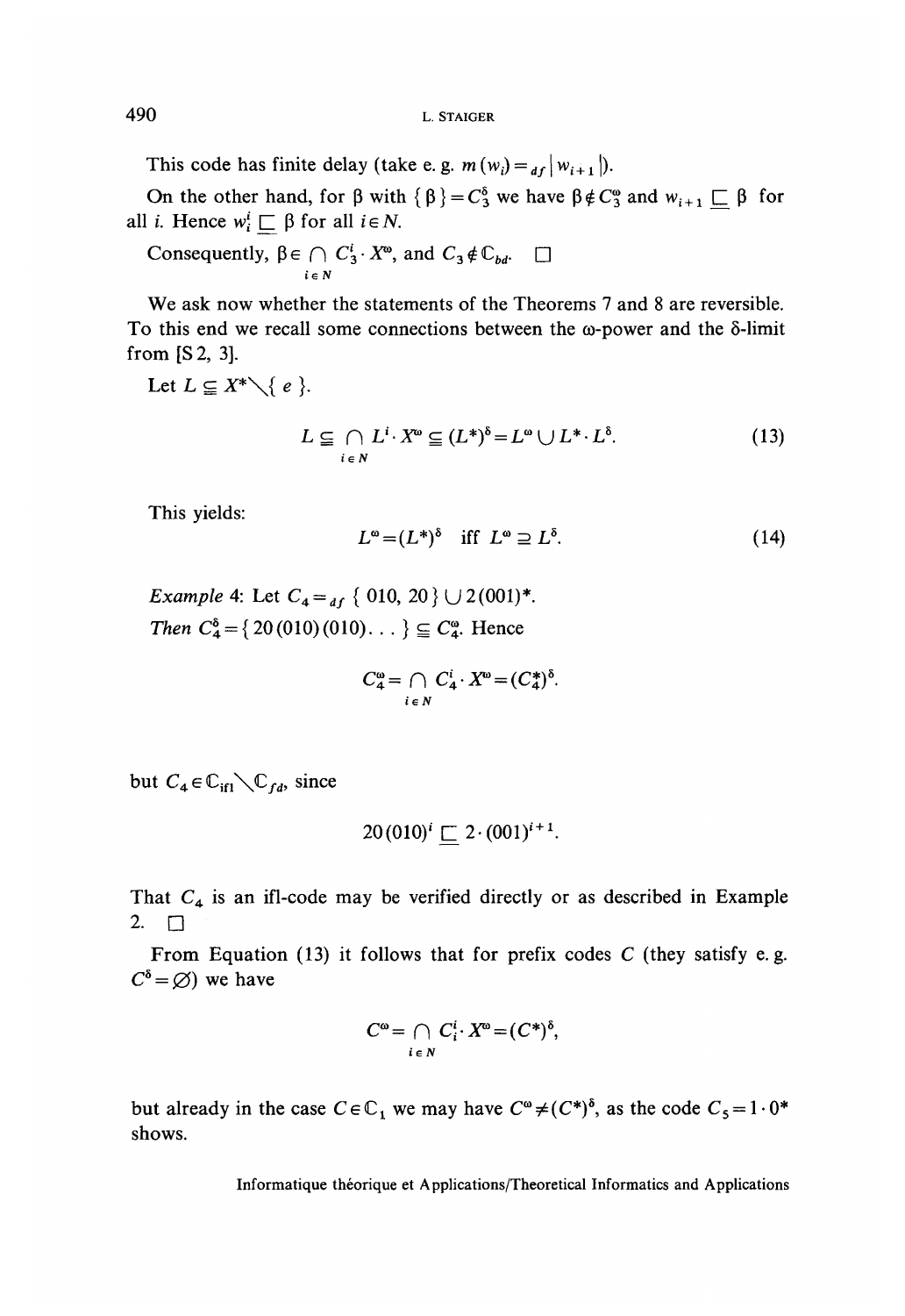Thus, the conclusion of this section is that topological methods are helpful in the study of ifl-codes, but do not provide a thorough characterization of the classes of codes considered hère:

#### 4. C-CHAINS

In this section following an idea of Levenshtejn *(cf.* [L] and also [LS, sec. 2.2.1]) we introducé a relation useful in the study of codes. This same idea reappeared as the concept of  $L$ -sequences in [C 1, 2].

We set  $C/w = a_f$  {*v*:  $wv \in C$ } and we call  $C/w$  the state (left derivative) of the set  $C \subseteq X^*$  derived by the word w. As it is well-known, a subset  $C \subseteq X^*$ is regular iff the set  $\{C/w : w \in X^*\}$  is finite, i. e. C is finite-state.

For a subset  $C \subseteq X^* \setminus \{e\}$  we define Levenshtein's relation  $\prec$  on  $X^*$  as follows:

$$
w \prec_1 v \Leftrightarrow_{df} v \in C/w
$$
  

$$
w \prec_2 v \Leftrightarrow_{df} w \in C \cdot v \quad \text{and} \quad \prec_{f} \prec_1 \cup \prec_2.
$$

We consider C-chains, i.e. sequences of the form

$$
u_1 <_{k_1} u_2 <_{k_2} u_3 < \ldots <_{k_{n-1}} u_n
$$

where  $u_1 \in C$ .

By induction one easily proves that any C-chain of length  $n \ge 2$  is in one-to-one correspondence to a covering relation:

$$
w_1 \cdot \ldots \cdot w_{i-1} \sqsubseteq v_1 \cdot \ldots \cdot v_j \sqsubseteq w_1 \cdot \ldots \cdot w_i
$$

where  $i+j = n$ ,  $w_k$ ,  $v_k \in C$  and  $w_1 \neq v_1$ .

Moreover, in this case  $v_1 \cdot \ldots \cdot v_i \cdot u_n = w_1 \cdot \ldots \cdot w_i$ .

Similar investigations can be found in [L] and [C 1,2].

This observation makes the following equivalences obvious:

PROPERTY 10 (The Sardinas-Patterson Theorem). C is a code iff there is no C-chain terminating with the empty word *e.*

PROPERTY 11. C is an ifl-code iff there is no infinite C-chain.

In the proof of Theorem 4 of  $[C2]$  it is shown the following.

PROPERTY 12. C is a weakly prefix code iff there is no C-chain in which a word occurs twice.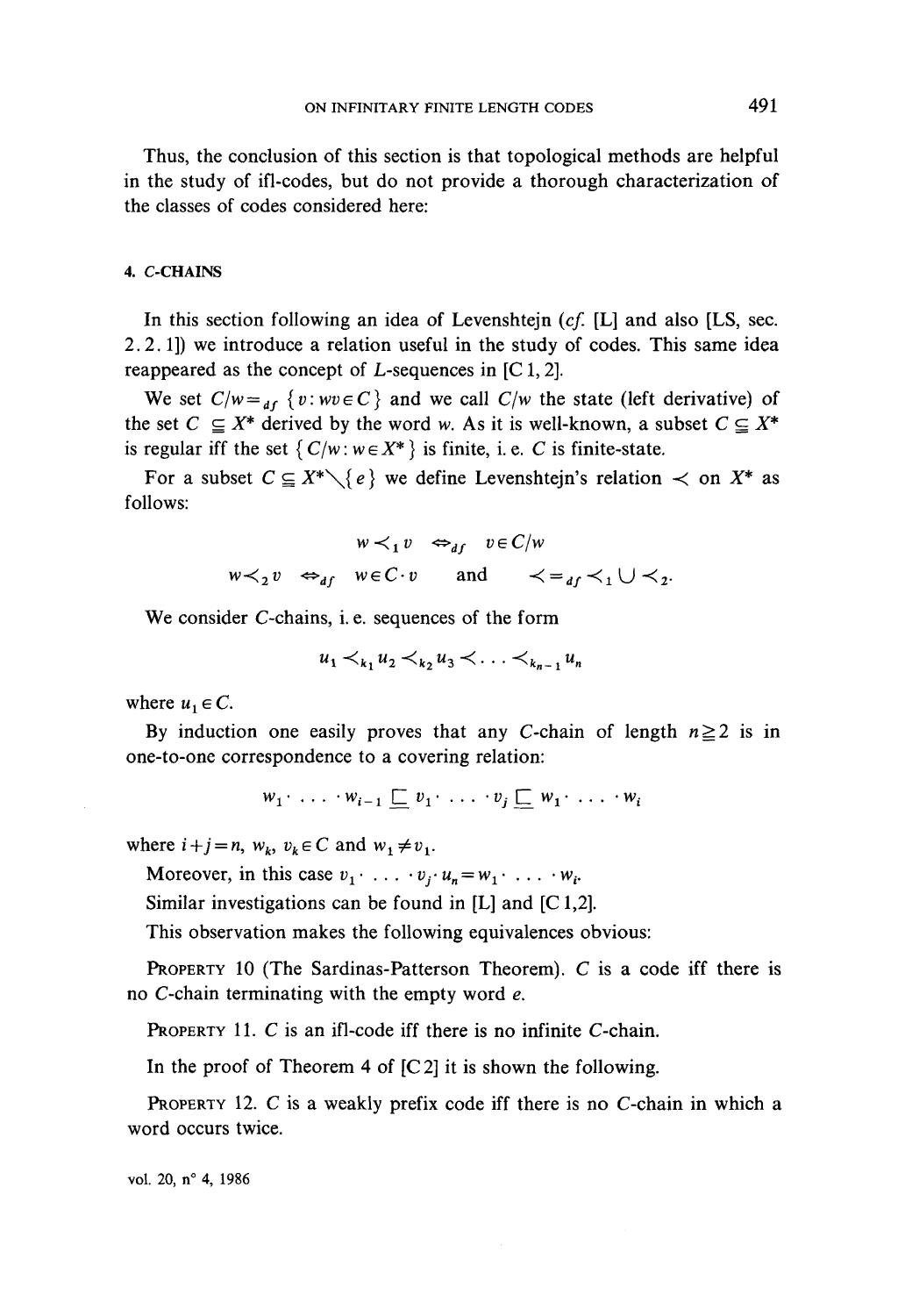Let  $l_c(w)$  denote supremum over the lengthes of all C-chains starting with w. From the connection of the length *n* of the C-chain and the lengthes *i* and *j* of the products in the covering relations above one readily sees that for  $m \ge l_c(w) - 1$  one has that  $w \cdot v \subseteq w' \cdot u$ , where  $v \in C^m$ ,  $w' \in C$ ,  $u \in C^*$ , implies  $w = w'$ . This yields the following connection to codes having finite decoding delay.

PROPERTY 13: Let  $l_c(w) < \infty$  for any  $w \in C$ . Then C has finite decoding delay.

On the other hand, if C has a decoding delay of  $m$  units, then a covering relation

$$
w_1 \cdot \ldots \cdot w_{i-1} \sqsubseteq v_1 \cdot \ldots \cdot v_j \sqsubseteq w_1 \cdot \ldots \cdot w_i
$$

is possible only if

$$
i-2 < m \qquad \text{and} \qquad j-1 < m, \quad \text{i. e. it implies } i+j < 2 \cdot m + 3.
$$

Together with the above considération we obtain the following.

**PROPERTY** 14: If  $C \in \mathbb{C}_m$  then  $l_c(w) \leq 2m+2$  for every  $w \in C$ , and if  $l_c(w) \leq n$ for every  $w \in C$  then  $C \in \mathbb{C}_{n-1}$ .

### **5. REGULAR CODES**

Observing that any word in a C-chain is a suffix of a word in C, we get from the above properties that a finite code C is weakly prefix iff C is an ifl-code iff *C* has bounded decoding delay. We are now going to investigate what happens if C is regular but infinite. In the Examples 2 and 4 above we have seen that there are regular codes without finite decoding delay.

LEMMA 15: *Let C be regular. Then C is an ifl-code iffit is a weakly prefix code.*

*Proof:* In virtue of Lemma 1 it remains to show that if *C* is not an ifl-code it is also not a weakly prefix code.

If C is not an ifl-code then C is not a code (and hence not a weakly prefix code) or otherwise there is an infinite C-chain. Since  $u \lt_{2} v$  implies  $|v| \lt |u|$ , this infinite C-chain contains infinitely many pairs  $u_i \lt_{i} u_{i+1}$  ( $i \in M \subseteq N$ ).

By definition  $u_i \lt_{1} u_{i+1}$  is equivalent to  $u_{i+1} \in C/u_i$ . Since *C* is regular, there are only finitely many distinct  $C/u_i$ .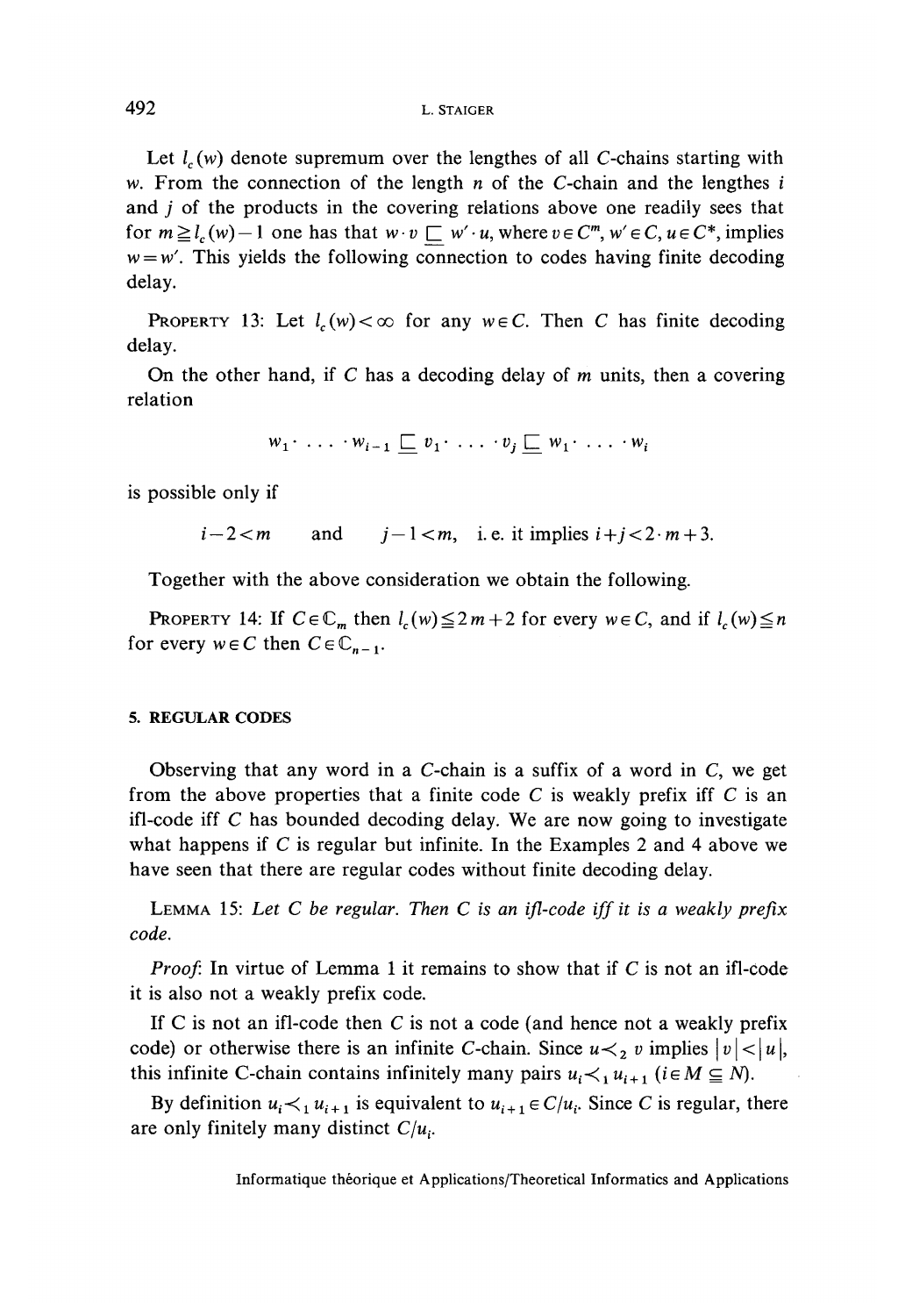Hence, there is a subchain

$$
u_1 \prec \ldots \prec u_i \prec_1 u_{i+1} \prec \ldots \prec u_j
$$

such that

$$
j \ge i+1
$$
 and  $C/u_i = C/u_j$ .

Therefore we can continue

$$
u_1 \lt \ldots \lt u_i \lt u_{i+1} \lt \ldots \lt u_i \lt u_{i+1},
$$

and, following Property 12, C is not weakly prefix.  $\Box$ 

LEMMA 16: *Let C be regular. Then C has finite decoding delay if f C has bounded decoding delay.*

*Proof:* We show that if  $l_c(w)$  is an unbounded function on C then it takes on the value  $\infty$ .

To this end let  $(w_i)_{i \in N}$  be a family of words in C such that there is a C-chain starting with  $w_i$  and having length *i*. Without loss of generality we may assume the chain to start with the relation  $\prec_1$ , for otherwise we replace  $w_i$  by  $w'_i$  where  $w'_i$  is defined by

$$
w_i = w'_i \cdot u_i \qquad \text{when} \quad w_i \prec_2 u_i.
$$

Again  $w_i <_1 u_i$  iff  $u_i \in C/w_i$ 

Since *C* is regular, there are only finitely many  $C/w_i$ , and we conclude that there is a  $w_i$  such that  $C/w_i = C/w_j$  for infinitely many *j*. Then there are C-chain starting with  $w_i$  and having length *j* for any *j* such that  $C/w_i = C/w_j$ , i.e.  $l_c(w_i) = \infty$ .  $\square$ 

#### ACKNOWLEDGMENTS

Im am grateful to Prof. Dr. K. Wagner and Prof. Dr. G. Wechsung for their help in finding suggestive examples, and to Prof. Dr. J. Berstel for his encouraging discussion during the FCT'85 conference in Cottbus.

#### REFERENCES

- BN. L. BOASSON and M. NIVAT, *Adhérences of languages,* J. Comput. System Sci., Vol. 20, 1980, pp. 285-309.
- C1. R. M. CAPOCELLI, *A note on uniquely decipherable codes,* IEEE Trans. Information Theory, vol. IT-25, 1979, pp. 90-94.